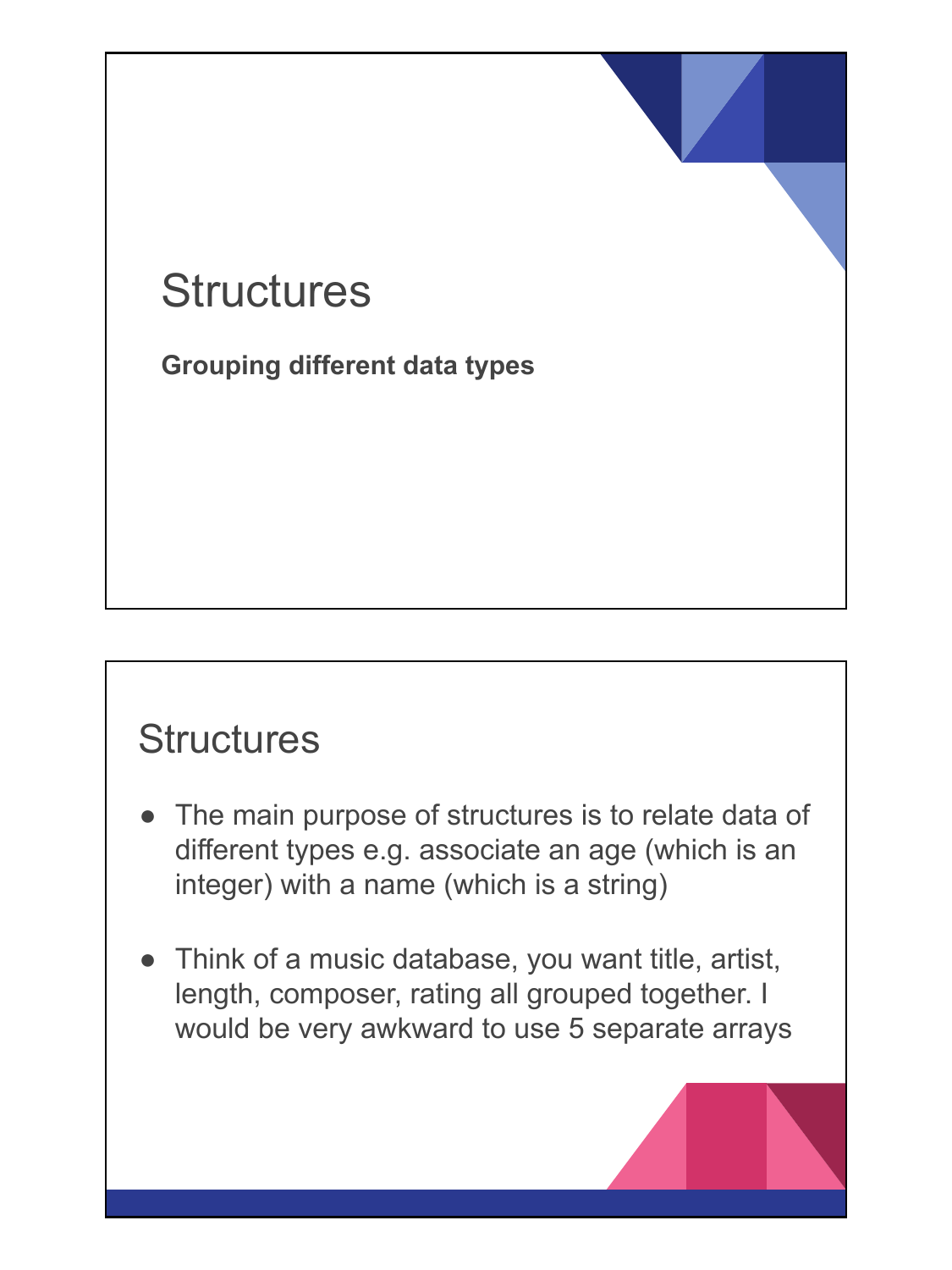## **Syntax**

```
typedef struct {
  char title[50];
  char artist[50];
  char composer[50];
  float length;
  int rating;
} Song;
```
This doesn't allocate memory, but instead defines a new data type that can be used like int, float etc.

# Using the data type

- **● Song myFavouriteSong; // actually create the variable**
- To access the members of the structure we use . notation.

```
myFavouriteSong.length = 2.05;
myFavouriteSong.rating = 5;
strcpy(myFavouriteSong.title, "Yesterday");
strcpy(myFavouriteSong.artist, "Beatles");
strcpy(myFavouriteSong.composer, "Sir Paul");
```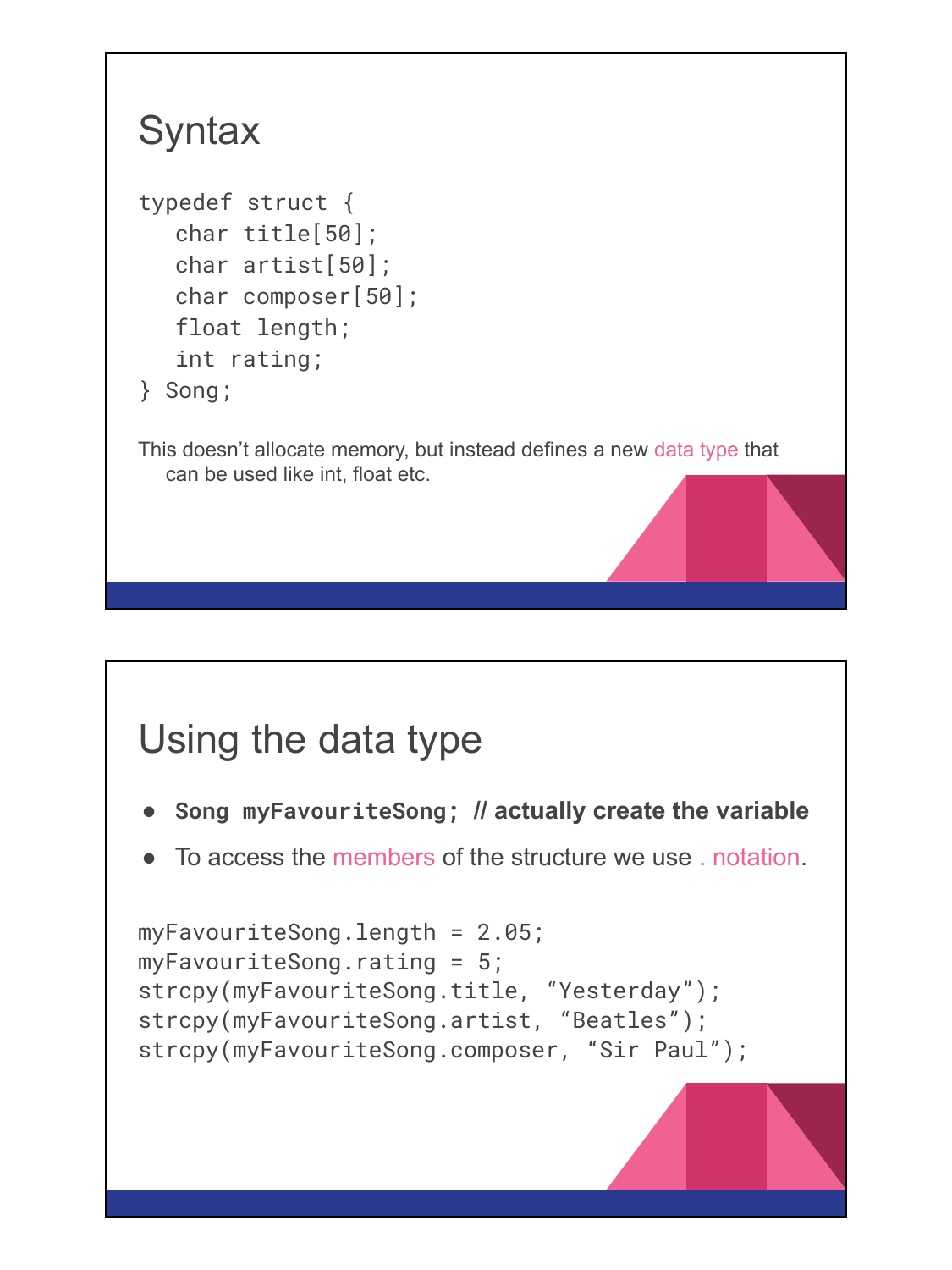# Two Steps

- 1. Declare a structure. typedef struct { ..... } Song;
- 2. Declare variables that use that structure. Song song1, song2, song3;
- 3. Now use song1, song2, song3 as variables we can modify.

#### Array of structures

- Often when we use structures we want them in an array.
	- $\circ$  eg. Song myMusic [5000];
- Now I can store information about my whole music collection.
- We access members as following  $\circ$  myMusic[0].length = 3.45